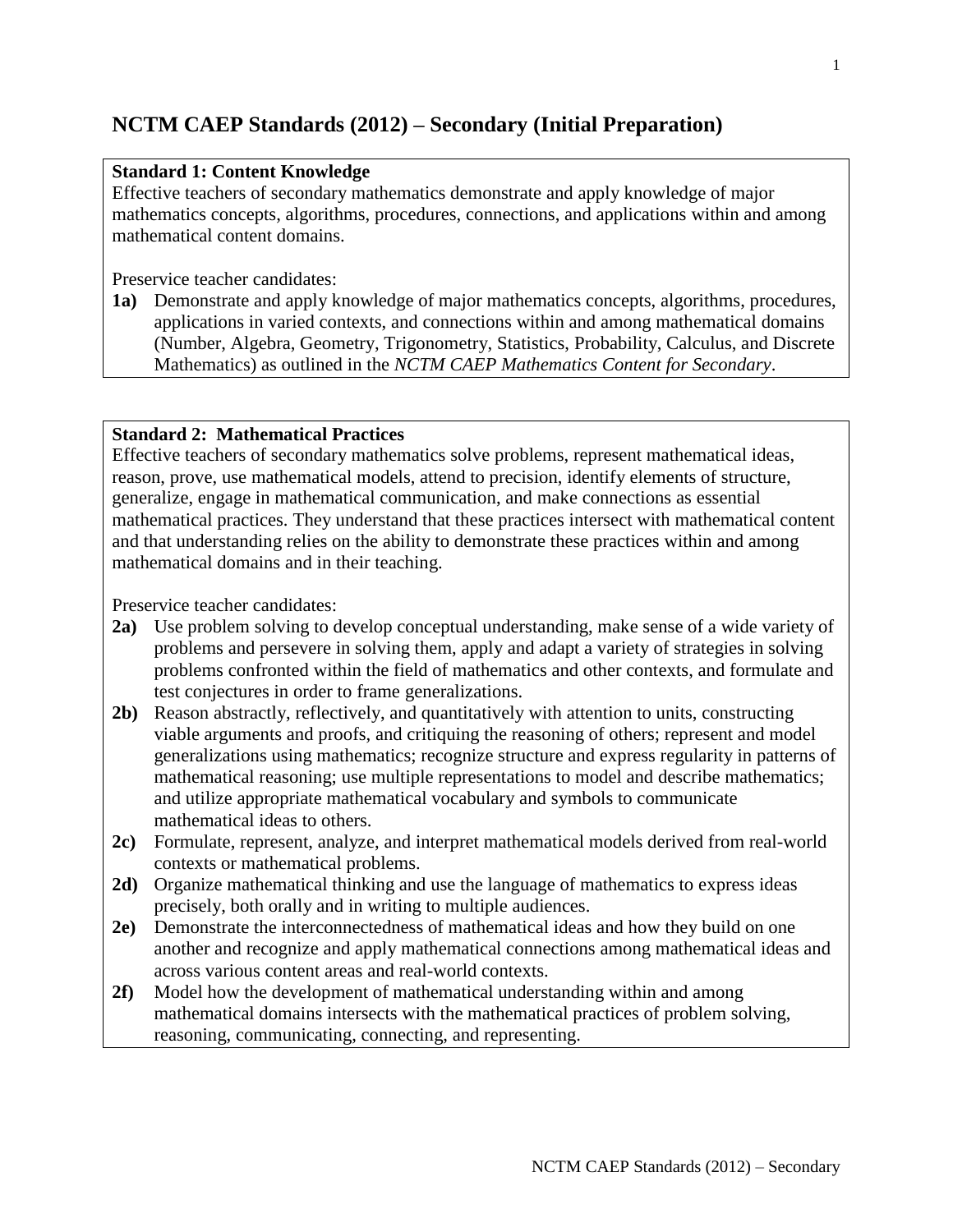#### **Standard 3: Content Pedagogy**

Effective teachers of secondary mathematics apply knowledge of curriculum standards for mathematics and their relationship to student learning within and across mathematical domains. They incorporate research-based mathematical experiences and include multiple instructional strategies and mathematics-specific technological tools in their teaching to develop all students' mathematical understanding and proficiency. They provide students with opportunities to do mathematics – talking about it and connecting it to both theoretical and real-world contexts. They plan, select, implement, interpret, and use formative and summative assessments for monitoring student learning, measuring student mathematical understanding, and informing practice.

- **3a)** Apply knowledge of curriculum standards for secondary mathematics and their relationship to student learning within and across mathematical domains.
- **3b)** Analyze and consider research in planning for and leading students in rich mathematical learning experiences.
- **3c)** Plan lessons and units that incorporate a variety of strategies, differentiated instruction for diverse populations, and mathematics-specific and instructional technologies in building all students' conceptual understanding and procedural proficiency.
- **3d)** Provide students with opportunities to communicate about mathematics and make connections among mathematics, other content areas, everyday life, and the workplace.
- **3e)** Implement techniques related to student engagement and communication including selecting high quality tasks, guiding mathematical discussions, identifying key mathematical ideas, identifying and addressing student misconceptions, and employing a range of questioning strategies.
- **3f)** Plan, select, implement, interpret, and use formative and summative assessments to inform instruction by reflecting on mathematical proficiencies essential for all students.
- **3g)** Monitor students' progress, make instructional decisions, and measure students' mathematical understanding and ability using formative and summative assessments.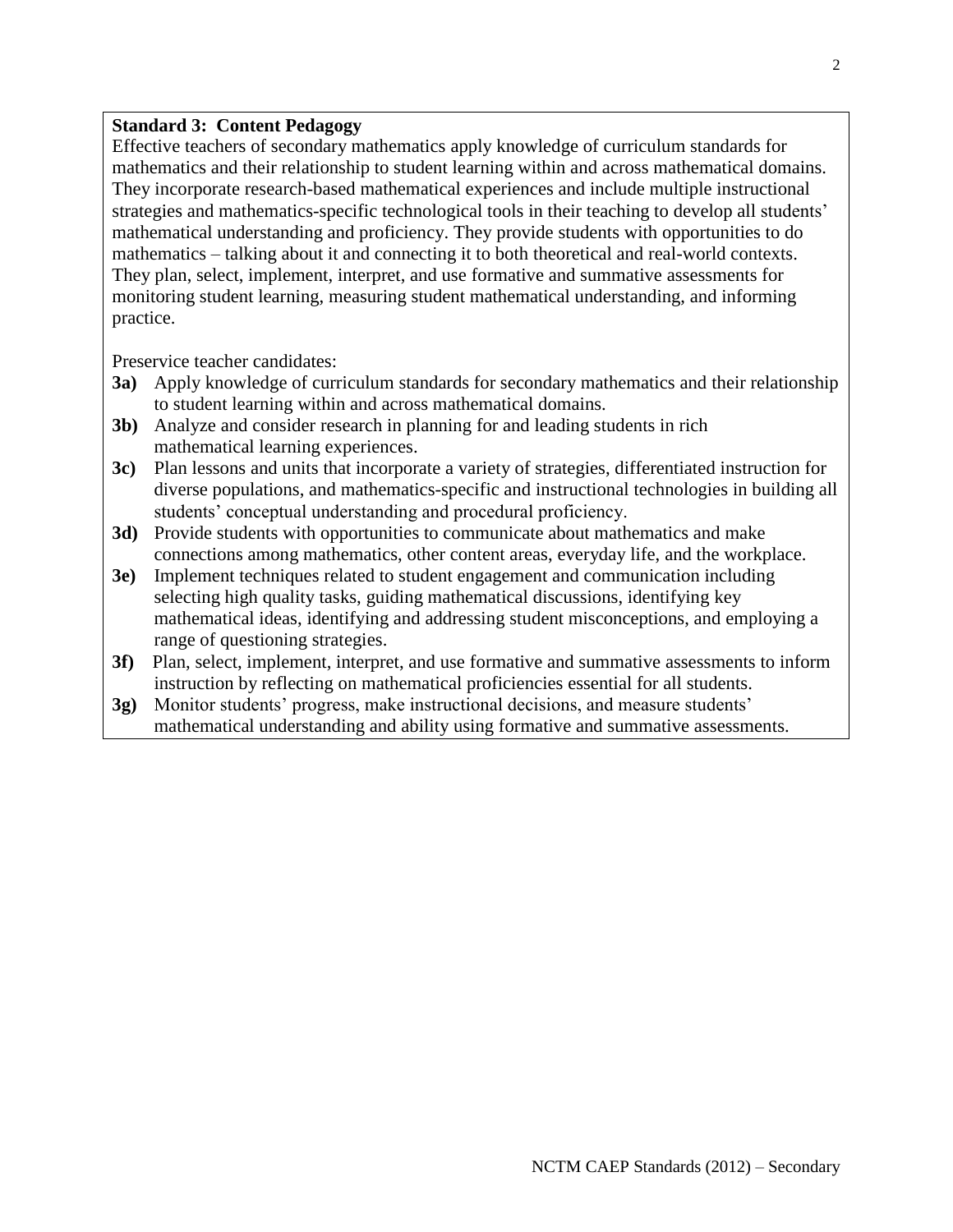#### **Standard 4: Mathematical Learning Environment**

Effective teachers of secondary mathematics exhibit knowledge of adolescent learning, development, and behavior. They use this knowledge to plan and create sequential learning opportunities grounded in mathematics education research where students are actively engaged in the mathematics they are learning and building from prior knowledge and skills. They demonstrate a positive disposition toward mathematical practices and learning, include culturally relevant perspectives in teaching, and demonstrate equitable and ethical treatment of and high expectations for all students. They use instructional tools such as manipulatives, digital tools, and virtual resources to enhance learning while recognizing the possible limitations of such tools.

- **4a)** Exhibit knowledge of adolescent learning, development, and behavior and demonstrate a positive disposition toward mathematical processes and learning.
- **4b)** Plan and create developmentally appropriate, sequential, and challenging learning opportunities grounded in mathematics education research in which students are actively engaged in building new knowledge from prior knowledge and experiences.
- **4c)** Incorporate knowledge of individual differences and the cultural and language diversity that exists within classrooms and include culturally relevant perspectives as a means to motivate and engage students.
- **4d)** Demonstrate equitable and ethical treatment of and high expectations for all students.
- **4e)** Apply mathematical content and pedagogical knowledge to select and use instructional tools such as manipulatives and physical models, drawings, virtual environments, spreadsheets, presentation tools, and mathematics-specific technologies (e.g., graphing tools, interactive geometry software, computer algebra systems, and statistical packages); and make sound decisions about when such tools enhance teaching and learning, recognizing both the insights to be gained and possible limitations of such tools.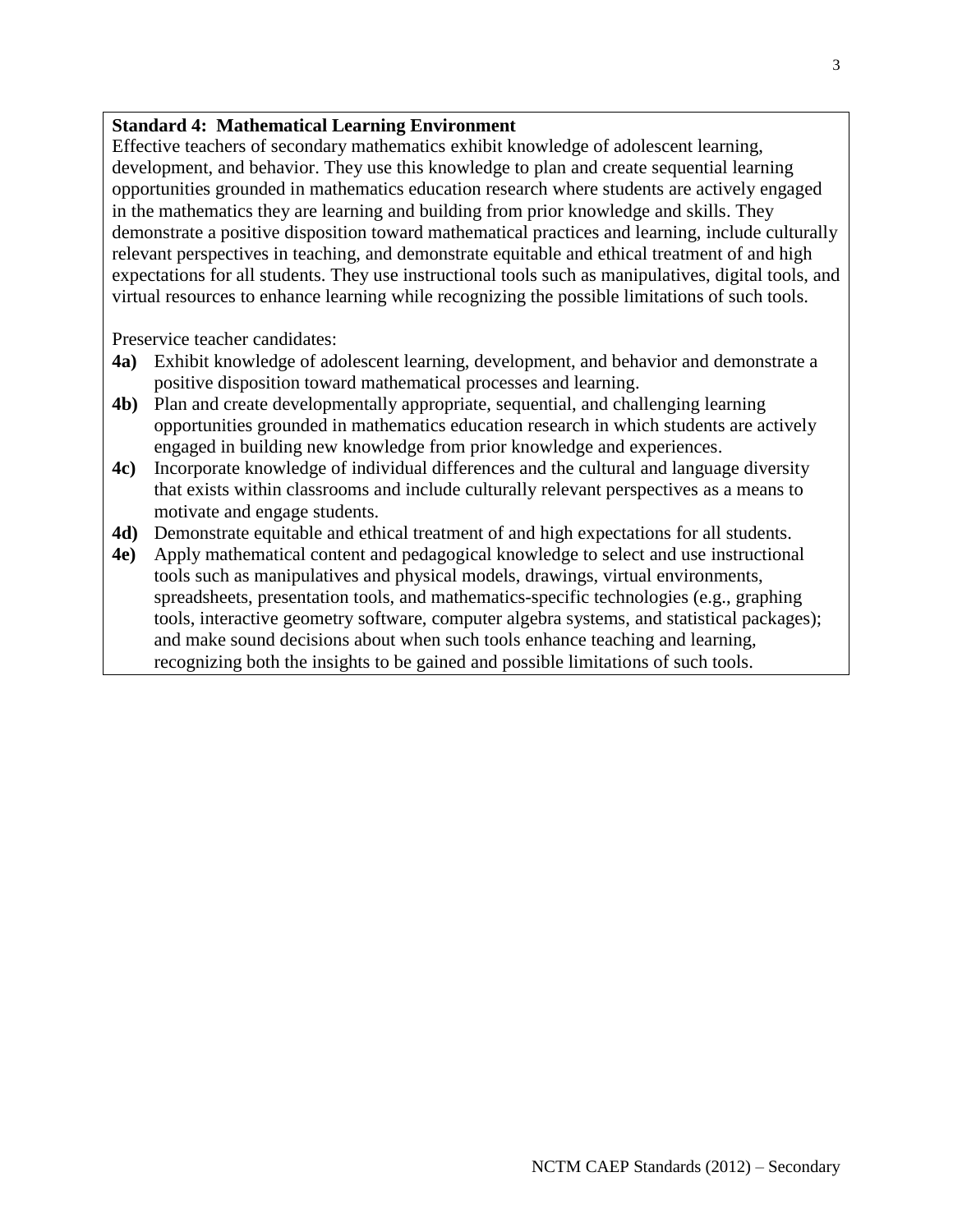#### **Standard 5: Impact on Student Learning**

Effective teachers of secondary mathematics provide evidence demonstrating that as a result of their instruction, secondary students' conceptual understanding, procedural fluency, strategic competence, adaptive reasoning, and application of major mathematics concepts in varied contexts have increased. These teachers support the continual development of a productive disposition toward mathematics. They show that new student mathematical knowledge has been created as a consequence of their ability to engage students in mathematical experiences that are developmentally appropriate, require active engagement, and include mathematics-specific technology in building new knowledge.

Preservice teacher candidates:

- **5a)** Verify that secondary students demonstrate conceptual understanding; procedural fluency; the ability to formulate, represent, and solve problems; logical reasoning and continuous reflection on that reasoning; productive disposition toward mathematics; and the application of mathematics in a variety of contexts within major mathematical domains.
- **5b)** Engage students in developmentally appropriate mathematical activities and investigations that require active engagement and include mathematics-specific technology in building new knowledge.
- **5c)** Collect, organize, analyze, and reflect on diagnostic, formative, and summative assessment evidence and determine the extent to which students' mathematical proficiencies have increased as a result of their instruction.

#### **Standard 6: Professional Knowledge and Skills**

Effective teachers of secondary mathematics are lifelong learners and recognize that learning is often collaborative. They participate in professional development experiences specific to mathematics and mathematics education, draw upon mathematics education research to inform practice, continuously reflect on their practice, and utilize resources from professional mathematics organizations.

- **6a)** Take an active role in their professional growth by participating in professional development experiences that directly relate to the learning and teaching of mathematics.
- **6b)** Engage in continuous and collaborative learning that draws upon research in mathematics education to inform practice; enhance learning opportunities for all students' mathematical knowledge development; involve colleagues, other school professionals, families, and various stakeholders; and advance their development as a reflective practitioner.
- **6c)** Utilize resources from professional mathematics education organizations such as print, digital, and virtual resources/collections.